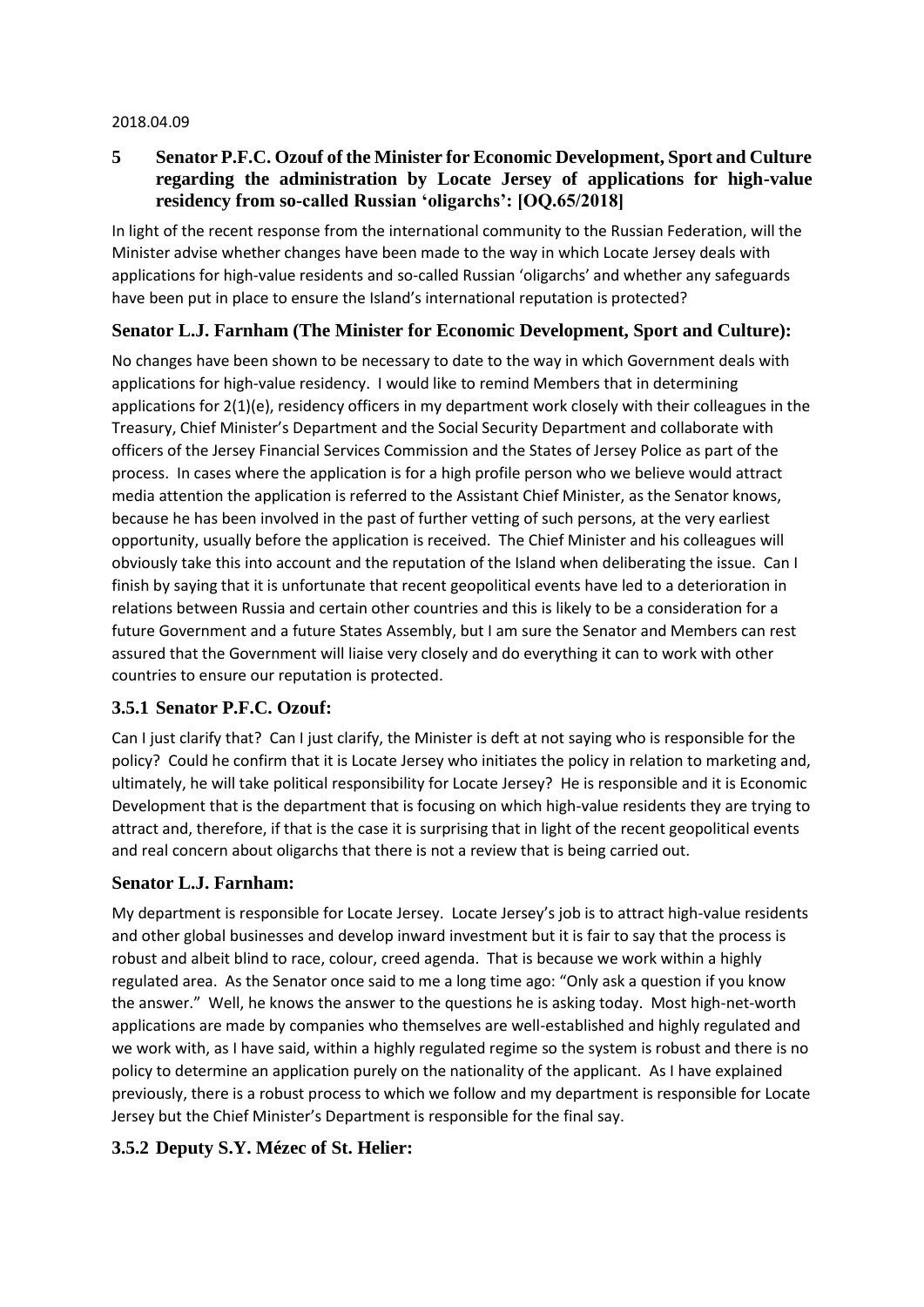Could the Minister inform the Assembly of the Russian applicants for the 2(1)(e) scheme to Jersey? How many of them have first had a period of residency within the United Kingdom and how many of them are coming directly from Russia? He also referred to the various bodies that they would engage with before accepting an application, could he inform the Assembly whether or not there are any U.K. (United Kingdom) agencies, any U.K. Government departments that were engaged with before accepting a 2(1)(e) application from a Russian citizen?

# **Senator L.J. Farnham:**

It is not our policy to discuss individual applicants and there are so few Russian nationals as part of this scheme that I would be reluctant to do so because it would enable identification of such members. Yes, the U.K. agencies are consulted on occasion when necessary.

# **3.5.3 Deputy S.Y. Mézec:**

Supplementary. I mean given the geopolitical situation we face I think that answer was very unsatisfactory. Could I just ask him if there have ever been any applications from very wealthy Russian citizens that have been refused?

# **Senator L.J. Farnham:**

I am not entirely sure. I would find it highly unlikely because usually the application process - and that is the process before the application is made - tends to act as a very good filter and any applicants that are likely to be refused do not make it through to the final application.

# **3.5.4 Connétable C.H. Taylor of St. John:**

Having seen some of these individuals that we are talking about on television they invariably are escorted around with armed bodyguards. Would the Minister undertake to ensure that such activity is illegal on the Island and that if they come here they leave their bodyguards behind?

# **Senator L.J. Farnham:**

I am not sure that I am empowered to answer that. Of course I agree with the sentiment. We live in a peaceful Island and we want it to stay that way. There are laws to protect society and any protection provided to certain individuals visiting or resident on Jersey would have to be lawful and that is perhaps ... the details of which is a question for the Minister for Home Affairs.

# **3.5.5 Deputy G.P. Southern:**

The Minister mentioned the word "robust" I think it was 4 times, a robust process for assessing these candidates. Could he give details of what that robust process is and could he wind the question a little away from Russians, say how many applicants have had their application refused, the 2(1)(e) subjects, in the last, say, 5 years?

# **Senator L.J. Farnham:**

Enquiries from potential high-net-worth residents are directed towards Locate Jersey who exchange information and ask clients to complete profile templates and provide copies of passports and relevant documentation. Checks are carried out on a well-check and significant desktop research is conducted. If the client is considered to be high profile the information is passed on to the Assistant Chief Minister for political consideration. The enquiry is then passed on to the Financial Services Commission and the States of Jersey Police for their comments and if the client fails any of these tests the process would stop there.

[10:15]